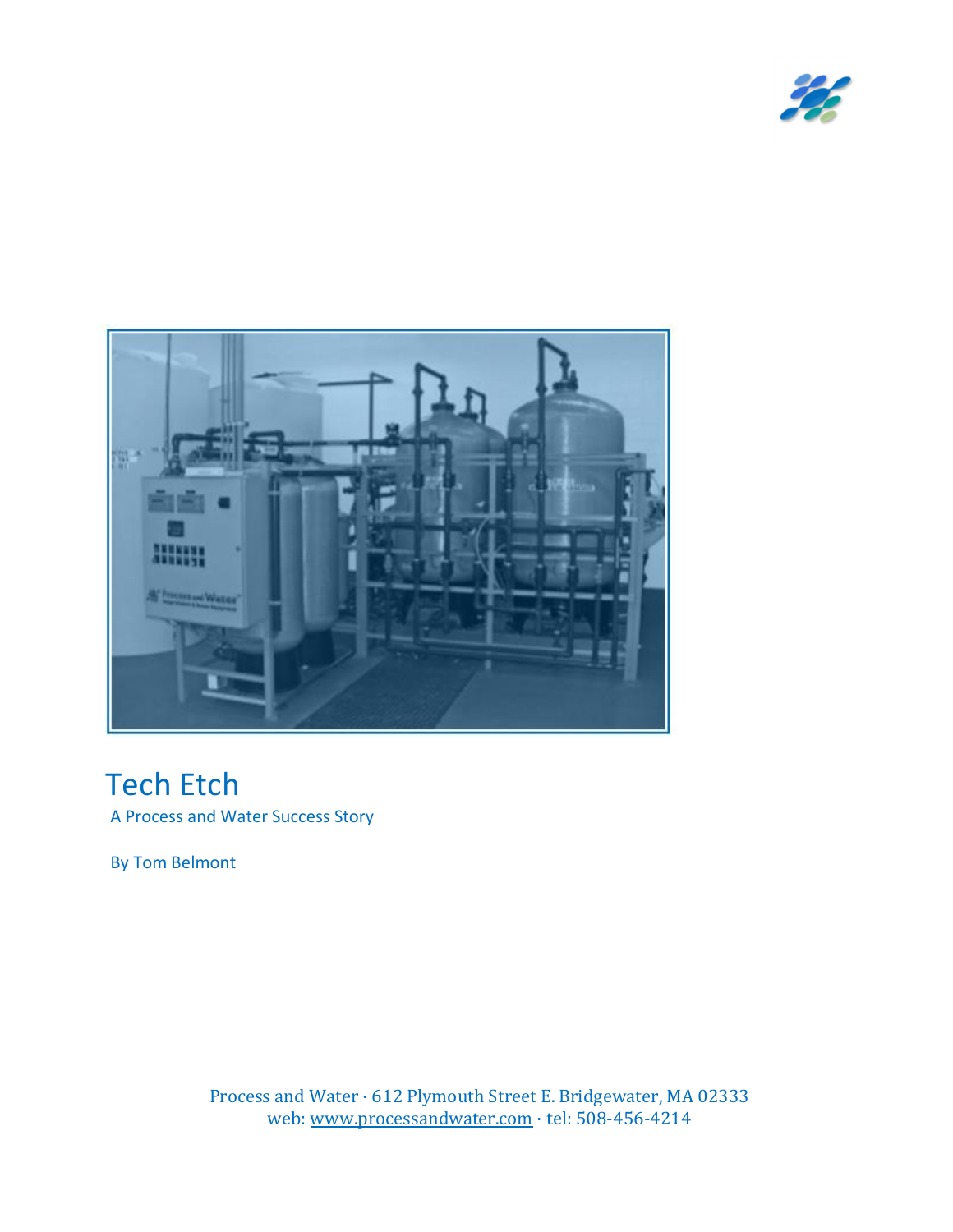

## **CONTENTS**

| THE COMPANY                    | Page 1 |
|--------------------------------|--------|
| THE CHALLENGE                  | Page 1 |
| <b>THE APPROACH</b>            | Page 2 |
| THE SOLUTION                   | Page 3 |
| THE RESULTS                    | Page 3 |
| <b>ABOUT PROCESS AND WATER</b> | Page 4 |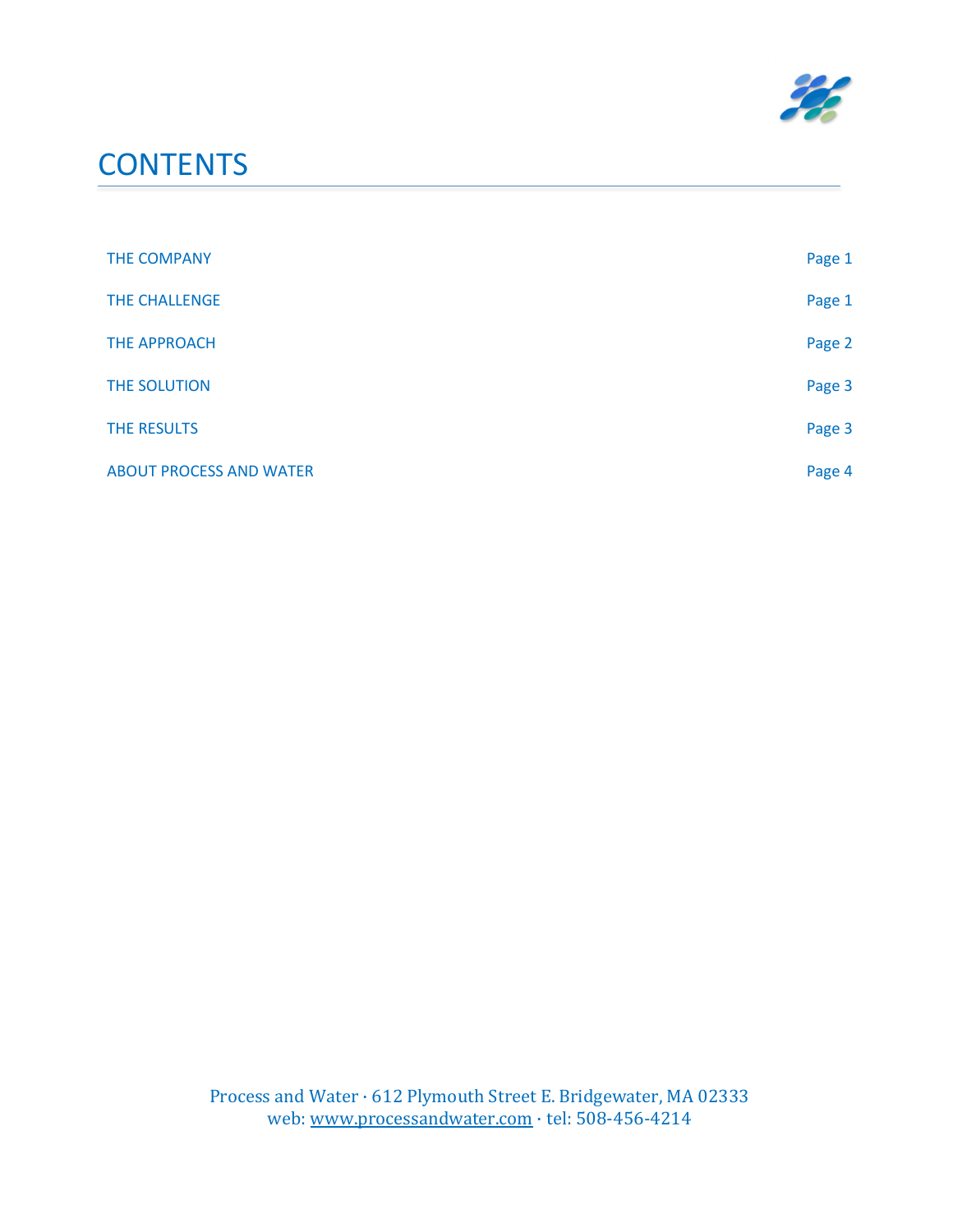

## **COMPANY**

Tech-Etch is a growing, Massachusetts-based manufacturer of specialty precision products, including photo etched flat and formed parts, thin and flexible printed circuits, and electromagnetic interference (EMI) shielding products.

Customers include leading companies in the aerospace, automotive, electronics, instrumentation, manufacturing, medical, and telecommunications industries, and the military/government sector. Tech-Etch has approximately 500 employees at three facilities: Plymouth and Fall River, Mass., and Litchfield Minn.

#### **CHALLENGE**

To stay competitive and drive growth by winning new business, Tech Etch several years ago decided to make significant investments to expand and upgrade its various manufacturing processes. The investment paid off, and new projects from both existing and new customers were coming in quickly.

The problem arose in the Plymouth facility, where the new processes and higher water usage was bringing Tech-Etch close to its permitted daily limit for sewer discharge. In addition to the permit issue, the company was incurring rising water and sewer costs.

#### **OPTION #1:**

In order to support continued growth, the company had two options. The first was to attain a permit for higher daily sewer discharge amounts. In addition to paying for the permitting and potential environmental assessment costs, Tech-Etch would also have had to pay for the additional water its new processes now required. The negative bottom-line impact made this option not feasible.

#### **OPTION #2:**

As a result, the Tech-Etch team looked at its second option. This strategy was to find a way to accommodate the new processes without requiring an increase in water usage or sewer discharge amounts. The goal was to support business growth while controlling water costs, and avoiding the expense and uncertainty of additional permitting.

Simply put, Tech-Etch needed to do more with the water they were presently using. That led them to research the various recycle processes for rinse waters.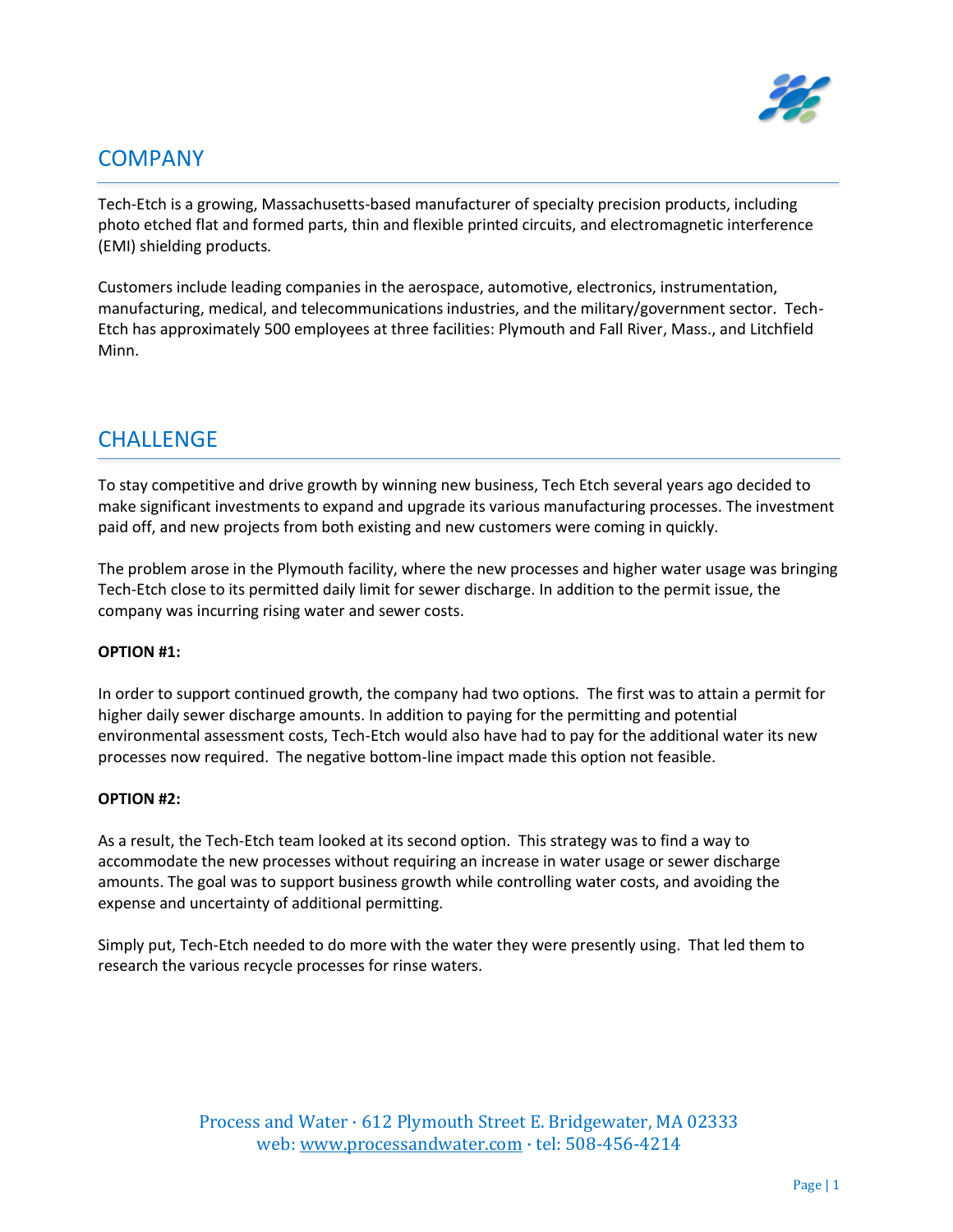

## APPROACH

Tech-Etch contacted several companies that offered solutions for handling process rinse water. Each vendor offered competing technologies and alternative approaches. Process and Water offered TechEtch a consultative, solution-based approach to meeting its water challenges.

The Process and Water team developed a detailed plan that combined extensive discovery and client consulting with system engineering and manufacturing. Taking the time needed to gather all the pertinent data, Process and Water proposed a solution that was centered on Tech-Etch's unique process and business requirements, and brought together the best technologies to meet those needs.

Competing vendors in the evaluation process chose a product-driven approach. Rather than starting with the customer's needs and building a system around those requirements, they started with their own preferred products and technologies. Their proposals all offered the same thing -- to modify or adapt those technologies them to meet Tech-Etch's specific process requirements and budget. These 'retrofits' rose questions among the Tech-Etch team about the proposed systems' long-term durability, maintenance requirements, and operation costs.

Unlike the other vendors, Process and Water proposed a 'custom build to budget' approach. The critical difference was a focus on what Tech-Etch needed; Process and Water did not go in with a predetermined solution in mind, and then reshape it for the client. Process and Water asked "What do they really need, and what's the most effective, reliable, and cost-effective way to meet their needs?

With this approach, Process and Water could ensure that client got precisely what they required. TechEtch had an extensive wish list, including delivering advanced system with a very small footprint so it would fit in a process room where space was at a premium. Process and Water was able to meet every item on the client's wish list, and still keep the price competitive.

With its heavy focus on understanding Tech-Etch's needs, its openness to using best-fit technologies, and its flexibility in manufacturing all under one roof, Process and Water won the project.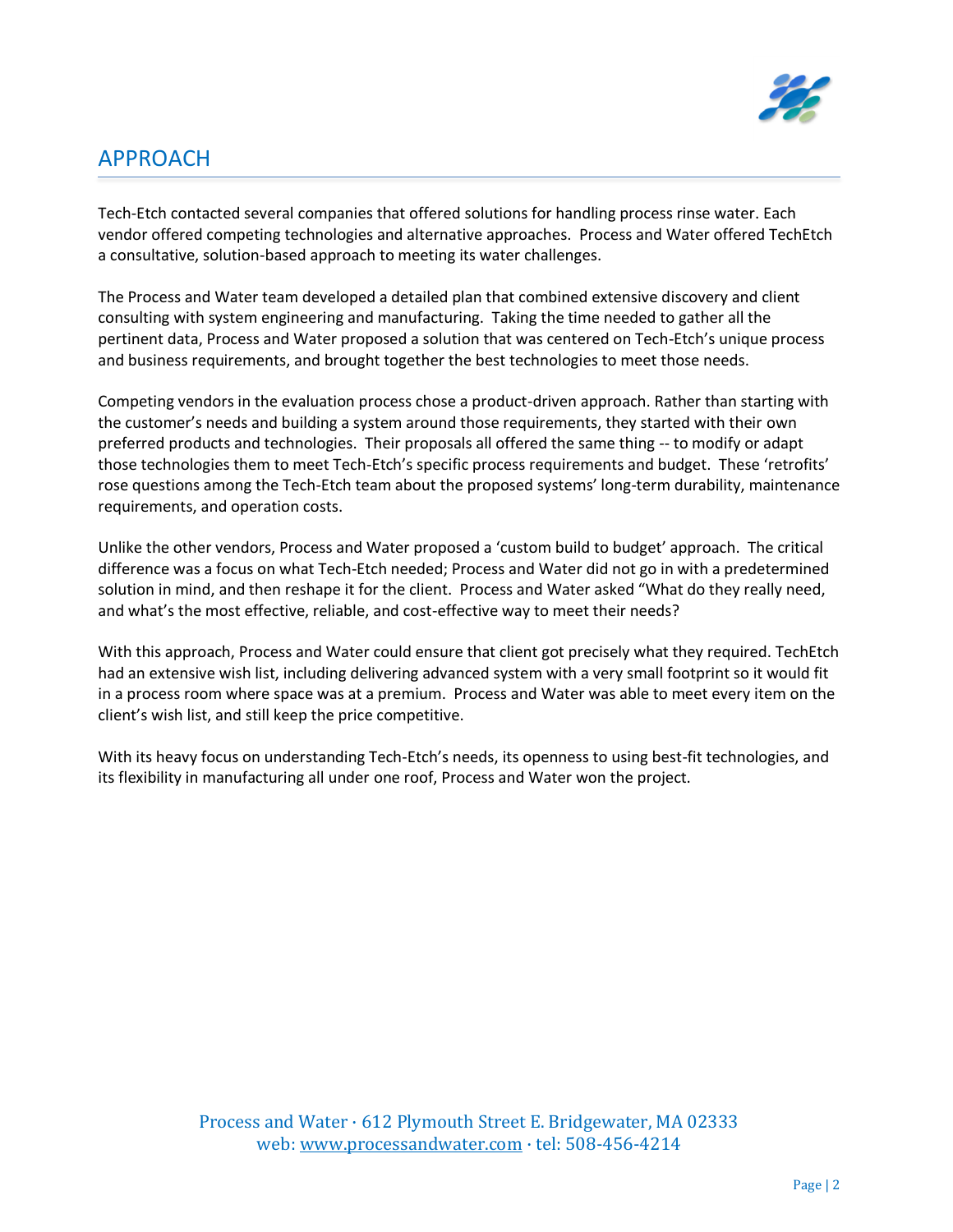

## SOLUTION

Process and Water designed a custom Ion Exchange Water Recycle system for Tech Etch's manufacturing process waste water. The system is fully automated and is designed to last for more than 20 years in a highly corrosive environment.

Process and Water's capabilities for delivering total solutions including design/build and service enabled it to custom manufacture a fiberglass skid for the system. Tech-Etch's previous system, like those in most facilities that run these types of processes, was mounted on metal skids. The problem is that with the types of chemicals used in the process corrodes the metal fabricated skids. Preventing corrosion to the metal skids was a constant battle for the Tech-Etch team, and a continual source of maintenance and upkeep work. The custom fiberglass skids on the Process and Water system completely eliminated this maintenance headache. Another corrosion-resisting aspect of the Process and Water system was that engineers eliminated all metal parts that could impact the system's performance and lifespan.

#### **RESULTS**

The system enables Tech-Etch to achieve 98% recycle rate for its critical rinse waters, which were previously being discharged to town's sewer system. The Process and Water system allowed Tech-Etch to handle the water requirements of its revamped manufacturing processes while holding the line on water usage costs and sewer discharge amounts.

The system is so reliable and effective that it allowed Tech-Etch to redirect some of the recycled water to other processes within the facility. This 'bonus' rinse water continues to deliver financial, operational, and environmental benefits.

To this project, Process and Water brought a client-centric approach, and an ability to design, manufacture, and install a system that delivers outstanding performance within a very reasonable budget. In addition to the baseline system, Process and Water adds high-quality services in the form of regular maintenance and periodic system servicing.

The system has been up and running for approximately six years. Process and Water prides itself on measured performance and client satisfaction to validate its design and build approach for other potential clients.

#### **Other system highlights:**

- · The system is still using the original ion exchange resins
- · All original equipment (pumps, instrumentation, etc.) is still in operation without any replacement.

· Costs for all preventative/scheduled maintenance and consumables for the system are under original estimates.

· Water quality results continue to exceed expectations

· Client has reduced its incoming DI water system usage by 50% due to a reduction on make up on low quality events.

> Process and Water · 612 Plymouth Street E. Bridgewater, MA 02333 web[: www.processandwater.com](http://www.processandwater.com/) · tel: 508-456-4214